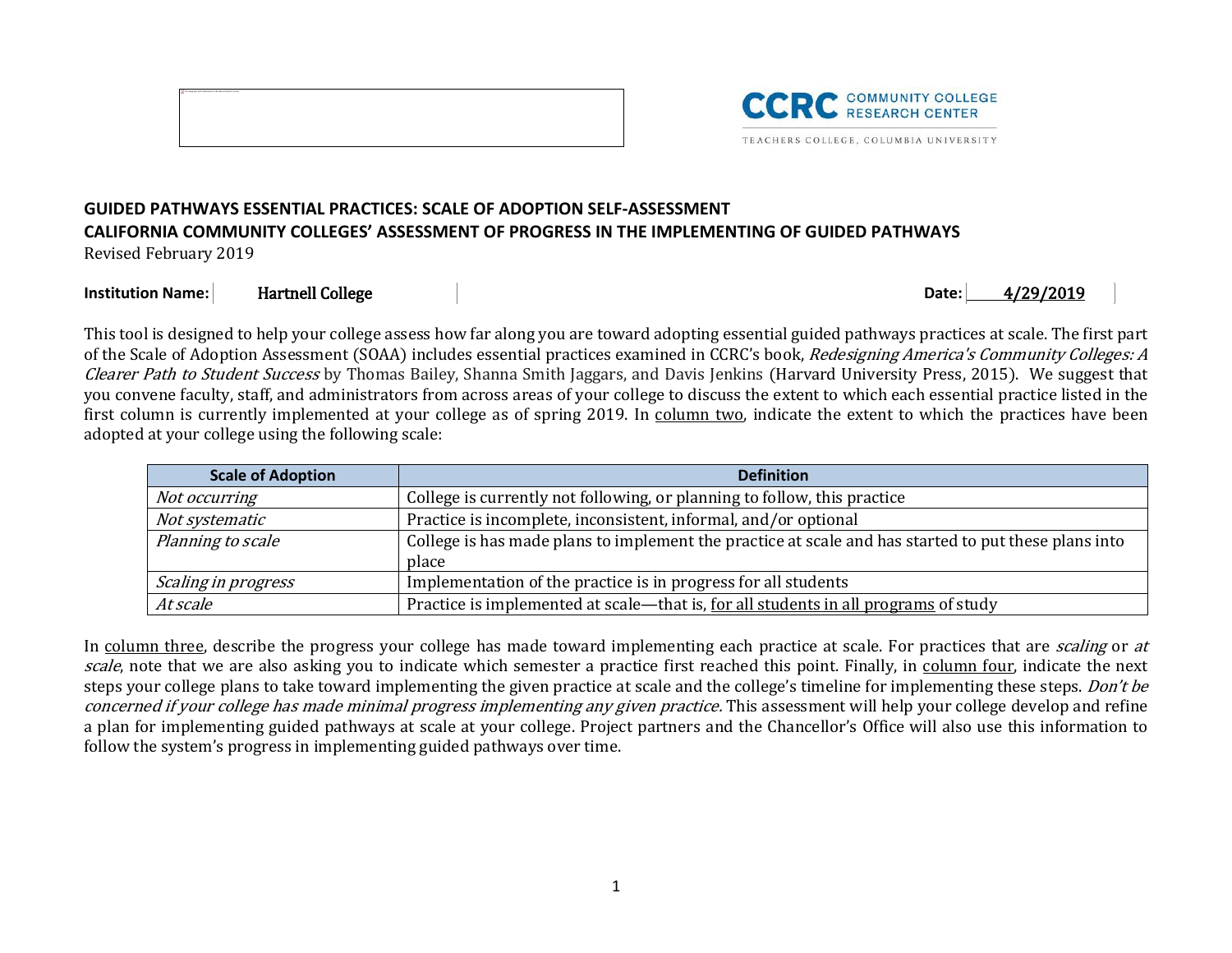## **A new addition to the SOAA in fall 2018: Equity Considerations**

A fundamental goal of guided pathways is to increase the rate at which underrepresented students earn college credentials, particularly degrees and credentials in fields of high economic value, while also closing gaps for low-income students, students of color, returning adults, students with disabilities, and other groups with inequitable outcomes. As colleges seek to strengthen supports for all students to explore options for careers and college and choose and complete a program of study suited to their interests and aspirations, we encourage colleges to critically examine each practice to think about how the college is serving students who have been historically underrepresented and/or underserved in higher education.

The SOAA was recently updated to include "Equity Considerations" in each practice area so that your pathways team can discuss and articulate connections between the college's pathways reforms and equity goals. Your team does not need to answer all of these questions as part of the SOAA process and they are not intended to be used as "assessments." Also, don't be concerned if your college has had minimal discussion and/or efforts related to any given question. We hope the questions help initiate or advance conversations about whether and how institutional practices are having differential impact on historically underserved groups and how your college can leverage your pathways work to close equity gaps by identifying and addressing causes of inequity, removing systemic barriers, and focusing design decisions and resource allocation in ways that more effectively address needs of underserved groups. In doing so, you may want to include details about how the college is addressing these concerns in the "progress to date" and/or "next steps/timeline" column.

As your team completes the SOAA, please refer to the equity consideration questions to facilitate conversations about connections between the college's pathways and equity efforts. Please submit the initial SOAA via email to the Chancellor's Office by April 30, 2019. A certified version within the NOVA system should be submitted by September 30, 2019. For the initial submission or more information about the SOAA, please email [guidedpathwaysinfo@cccco.edu.](mailto:guidedpathwaysinfo@cccco.edu)

NOTE: For those 20 colleges who participate in the California Guided Pathways Demonstration Project, this SOAA has been updated (a few additions and changes in order) since the version you completed in September. So please use this current version for submission.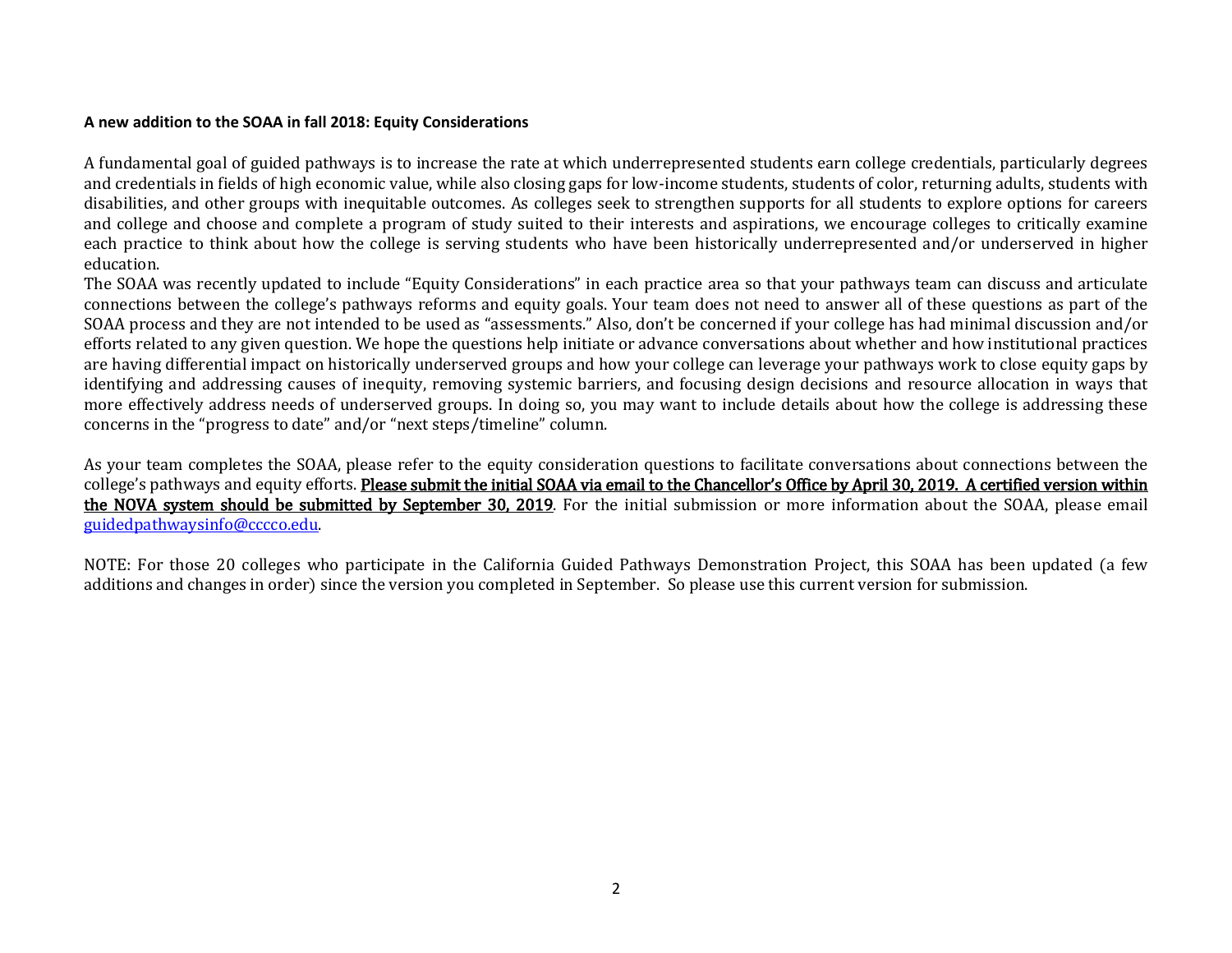|                                            |                   | <b>Progress to Date Implementing Practice</b>        |                                         |
|--------------------------------------------|-------------------|------------------------------------------------------|-----------------------------------------|
|                                            | Scale of Adoption | (If Scaling in Progress or At Scale, please indicate | <b>Next Steps Toward Implementing</b>   |
| <b>Guided Pathways Essential Practices</b> | at Our College    | which term (e.g., fall 2015) the college first       | <b>Practice at Scale &amp; Timeline</b> |
|                                            |                   | reached this point)                                  |                                         |

We are interested in how colleges connect equity efforts to their pathways work, planning, and discussions. The guiding questions in each of the four areas can help colleges consider how equity intersects with specific pathways practices. As themes, ideas, or areas for future work emerge during your discussion, please note the ways in which equity issues connect with guided pathways implementation in "Progress to Date" and "Next Steps".

## Equity Considerations in Area 1:

- Are the college's website and program pages easy to navigate and understand for students and families without prior experience with higher education?
- How could the college ensure that access to and use of this information is equitable for students who have been historically underrepresented and/or underserved in higher education (e.g., racial/ethnic minority students, lower-income students, first-generation students, students with disabilities, indigenous students, formerly incarcerated students, veterans, undocumented students, etc.)?
- How are financial costs, potential debt, and economic benefits of program completion (including paths to program-relevant regional employment, projected earnings, and transfer outcomes) made clear for prospective students? Do program websites clarify differences in earnings potential between related certificates and degrees and across levels of educational attainment?

| 1. MAPPING PATHWAYS TO STUDENT END<br><b>GOALS</b><br>a. Programs are organized and marketed<br>in broad career-focused academic and<br>communities or "meta-majors". (Note:<br>This practice was added to the SOAA in<br>February 2019) | $\Box$ Not occurring<br>Not systematic<br>$\Box$ Planning to scale<br>$\Box$ Scaling in progress<br>$\Box$ At scale | Progress to date:<br>Summer 2018 Inquiry Group research<br>& discussion: faculty, student,<br>administrator, and staff participants<br>Fall 2018 Entering Students Team<br>took on meta-majors as one of their<br>projects<br>Spring 2019 Entering Students Team<br>is using faculty, staff, administrator,<br>and student leader feedback to<br>compile guiding principles for<br>constructing the first draft of meta-<br>majors | Next steps: | Fall 2019 Entering Students<br>Team will construct first draft of<br>meta-majors using guiding<br>principles<br>2019-2020 Meta-major drafts<br>will receive feedback from all<br>stakeholders at the College, high<br>schools, and industry. Multiple<br>revisions of meta-majors are<br>expected<br>Spring 2020 Meta-majors<br>approved |
|------------------------------------------------------------------------------------------------------------------------------------------------------------------------------------------------------------------------------------------|---------------------------------------------------------------------------------------------------------------------|------------------------------------------------------------------------------------------------------------------------------------------------------------------------------------------------------------------------------------------------------------------------------------------------------------------------------------------------------------------------------------------------------------------------------------|-------------|------------------------------------------------------------------------------------------------------------------------------------------------------------------------------------------------------------------------------------------------------------------------------------------------------------------------------------------|
|                                                                                                                                                                                                                                          |                                                                                                                     | Term, if at scale or scaling.                                                                                                                                                                                                                                                                                                                                                                                                      |             | Timeline for implementing next<br>steps:<br>2019-2020 academic year                                                                                                                                                                                                                                                                      |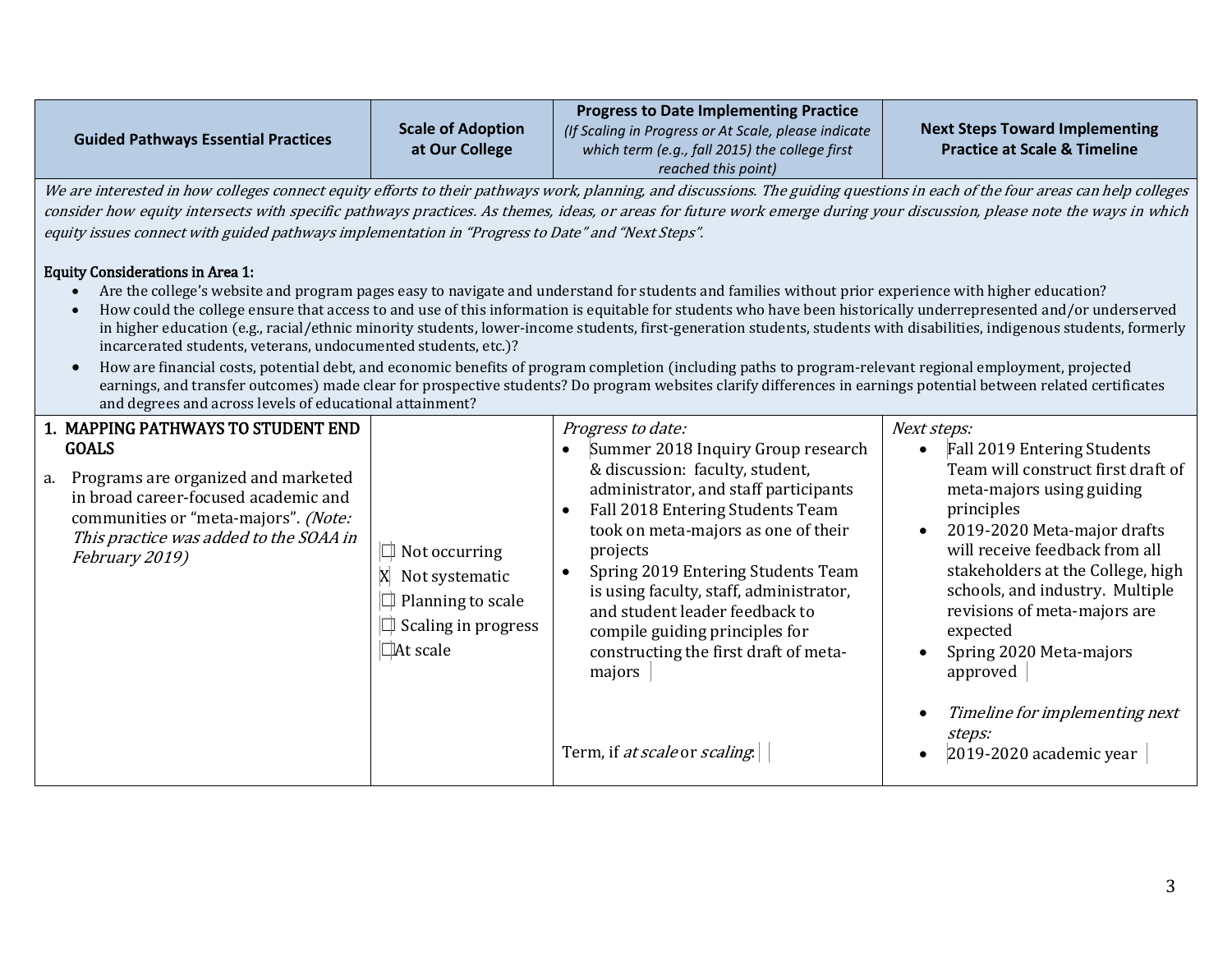|    | <b>Guided Pathways Essential Practices</b>                                                                                                                                   | <b>Scale of Adoption</b><br>at Our College                                                                                  | <b>Progress to Date Implementing Practice</b><br>(If Scaling in Progress or At Scale, please indicate<br>which term (e.g., fall 2015) the college first<br>reached this point)      | <b>Next Steps Toward Implementing</b><br><b>Practice at Scale &amp; Timeline</b>                                                                                                                                                                                                                                                                                                                                                                     |
|----|------------------------------------------------------------------------------------------------------------------------------------------------------------------------------|-----------------------------------------------------------------------------------------------------------------------------|-------------------------------------------------------------------------------------------------------------------------------------------------------------------------------------|------------------------------------------------------------------------------------------------------------------------------------------------------------------------------------------------------------------------------------------------------------------------------------------------------------------------------------------------------------------------------------------------------------------------------------------------------|
|    | b. Every program is well designed to<br>guide and prepare students to enter<br>employment and further education in<br>fields of importance to the college's<br>service area. | $\Box$ Not occurring<br>X□Not systematic<br>$\Box$ Planning to scale<br>$\Box$ Scaling in progress<br>$\Box$ At scale       | Progress to date:<br>Some programs such as nursing,<br>future educators, & CTE have better<br>connections between programs of<br>study and career.<br>Term, if at scale or scaling. | Next steps:<br>Spring 2019 one of the guiding<br>principles adopted by the<br><b>Entering Students Team for use</b><br>in constructing meta-majors Fall<br>2019 has to do with aligning<br>meta-majors with career paths.<br>Spring 2020 Entering Students<br>team will collaborate with<br>College stakeholders in the<br>construction of a meta-majors<br>graphic to include career paths<br>Timeline for implementing next<br>steps:<br>2019-2020 |
| c. | Detailed information is provided on the<br>college's website on the employment<br>and further education opportunities<br>targeted by each program.                           | $X\Box$ Not occurring<br>$\Box$ Not systematic<br>$\Box$ Planning to scale<br>$\Box$ Scaling in progress<br>$\Box$ At scale | Progress to date:<br>The College has a Transfer and<br>➤<br>Career Center web page on our web<br>site.<br>Term, if at scale or scaling                                              | Next steps:<br>2020-2021 Entering Students<br>Team will design & approve meta-<br>majors dashboard to be located on<br>the home page of web site with<br>career info and links to more<br>detailed information concerning<br>level of education needed and<br>potential salary<br>Timeline for implementing next steps:<br>2020-2021                                                                                                                 |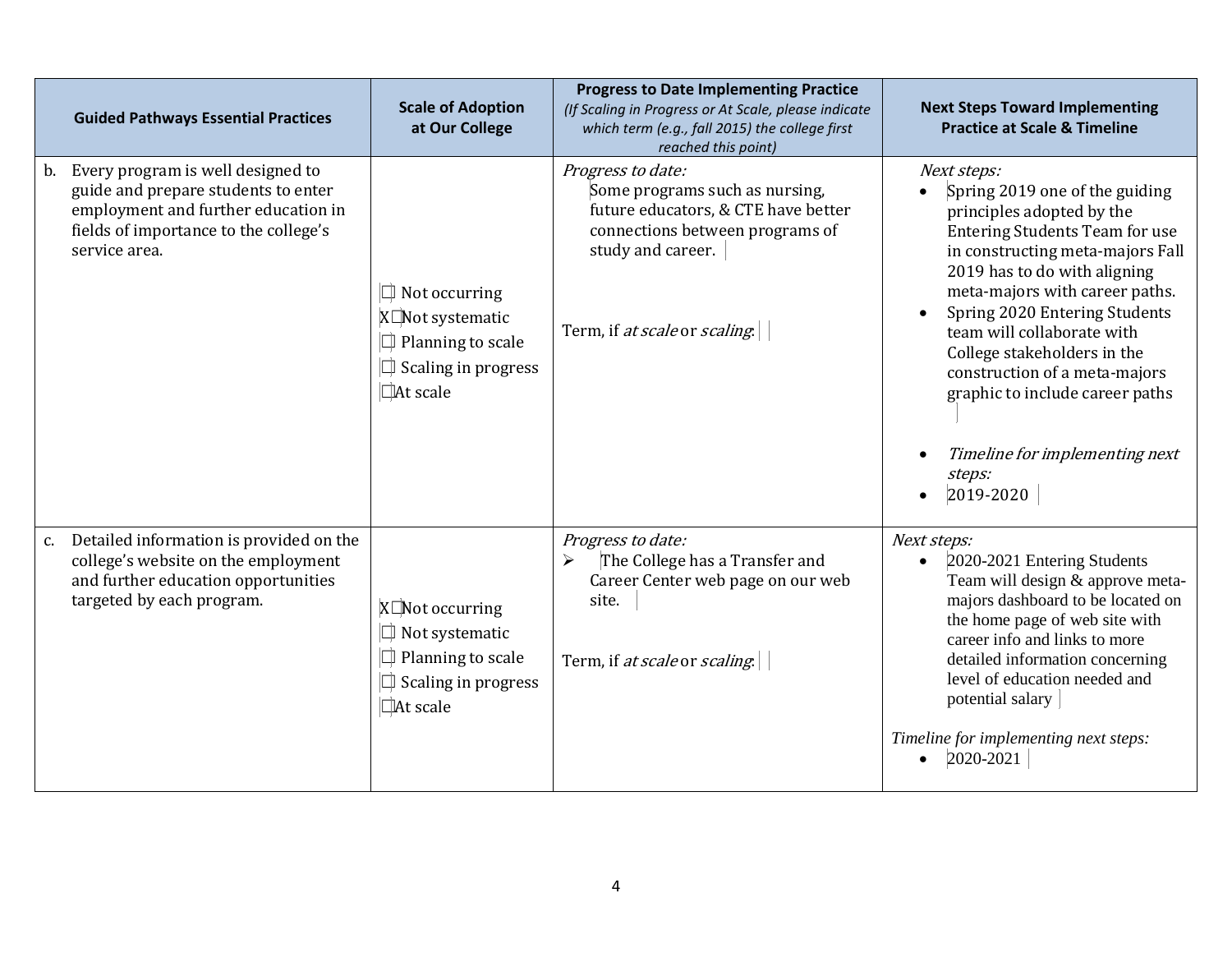| <b>Guided Pathways Essential Practices</b>                                                                                                                                                                                                                                                                             | <b>Scale of Adoption</b><br>at Our College                                                                     | <b>Progress to Date Implementing Practice</b><br>(If Scaling in Progress or At Scale, please indicate<br>which term (e.g., fall 2015) the college first<br>reached this point)                                                                           | <b>Next Steps Toward Implementing</b><br><b>Practice at Scale &amp; Timeline</b>                                                                                                                                                                                                                                                                                                                                                                                                                                                                                                                       |
|------------------------------------------------------------------------------------------------------------------------------------------------------------------------------------------------------------------------------------------------------------------------------------------------------------------------|----------------------------------------------------------------------------------------------------------------|----------------------------------------------------------------------------------------------------------------------------------------------------------------------------------------------------------------------------------------------------------|--------------------------------------------------------------------------------------------------------------------------------------------------------------------------------------------------------------------------------------------------------------------------------------------------------------------------------------------------------------------------------------------------------------------------------------------------------------------------------------------------------------------------------------------------------------------------------------------------------|
| Programs are clearly mapped out for<br>d.<br>students. Students know which courses<br>they should take and in what sequence.<br>Courses critical for success in each<br>program and other key progress<br>milestones are clearly identified. All<br>this information is easily accessible on<br>the college's website. | $\Box$ Not occurring<br>X□Not systematic<br>$\Box$ Planning to scale<br>Scaling in progress<br>$\Box$ At scale | Progress to date:<br>Several attempts have been made by<br>programs and individuals at the College<br>to sequence and map courses. Some<br>programs have more efficient and<br>clearly mapped courses than others.<br>Term, if at scale or scaling.      | Next steps:<br><b>Starting Spring 2019 Hartnell</b><br>$\bullet$<br>College Redesign Guided<br>Pathways leadership is bringing<br>key players at the College<br>together to begin coordinating<br>timeline for meta-majors,<br>program mapping, SLOs, PLOs,<br>and PPA<br>2019-2020 Some program<br>mapping likely to happen as<br>meta-majors are prepared to be<br>put in place<br>2020-2021 Entering Students<br>Team takes on how, when, and<br>by whom program mapping will<br>be completed for full-time<br>students to start<br>Timeline for implementing next steps:<br>2019-2020<br>$\bullet$ |
| Required math courses are<br>e.<br>appropriately aligned with the<br>student's field of study (Note: This<br>essential practice was moved from<br>Area 2)                                                                                                                                                              | $\Box$ Not occurring<br>Not systematic<br>X<br>Planning to scale<br>Scaling in progress<br>At scale            | Progress to date:<br>The College has hired on partial<br>➤<br>release time three faculty AB705 leads<br>from math, English, and counseling.<br>Math alignment is nearly complete<br>pending CTE curriculum adjustments.<br>Term, if at scale or scaling. | Next steps:<br>2019-2020 AB705 leads will complete<br>and implement curriculum changes<br>Timeline for implementing next steps:<br>2019-2020<br>$\blacktriangleright$                                                                                                                                                                                                                                                                                                                                                                                                                                  |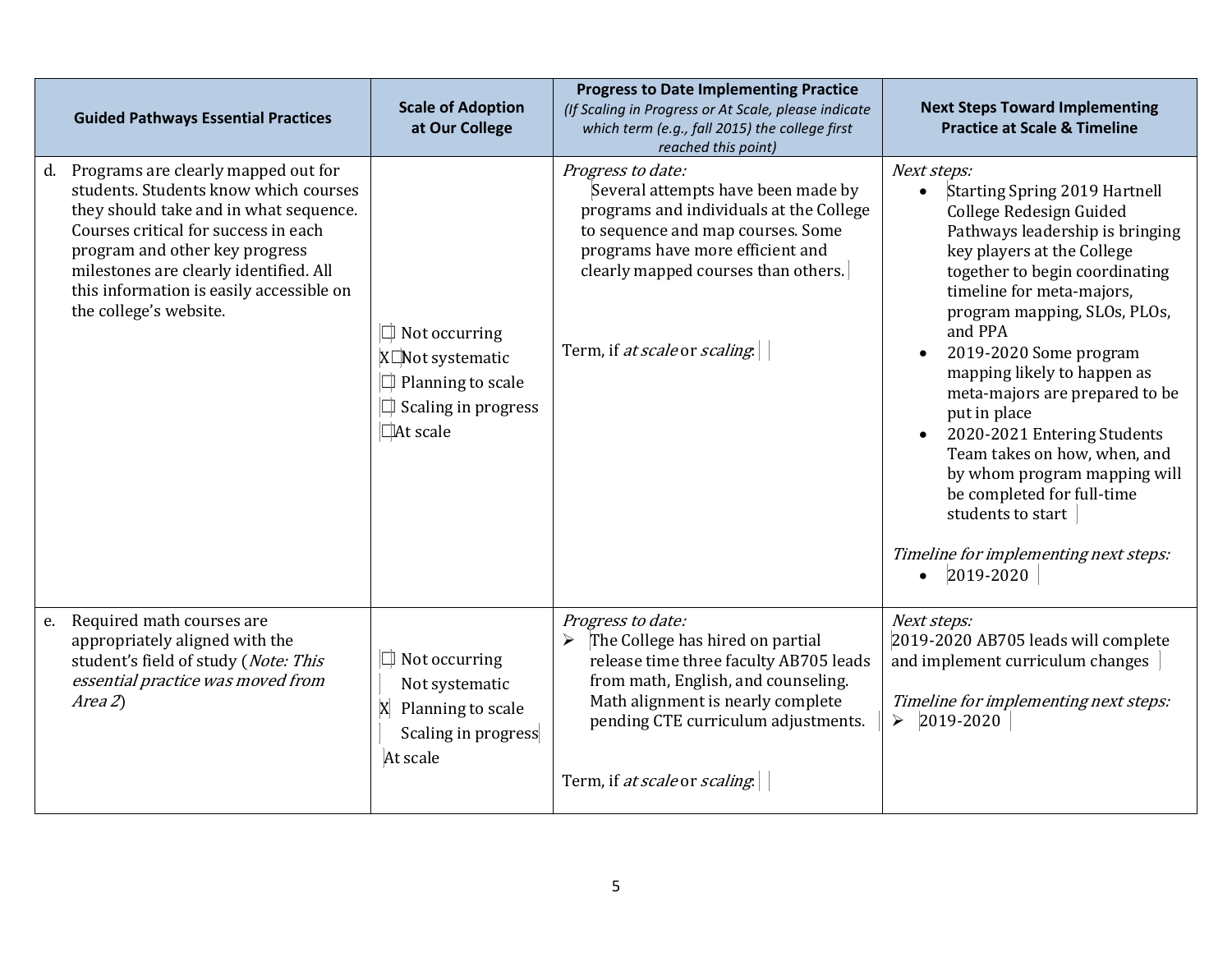|                                                                                                                                                                                                                                                                                                                                                                                                                                                                                                                                                                                                                                                                                                                                                                                                                                                                                                                                                                                                                                                                                                                                                                        |                                                                                                              | <b>Progress to Date Implementing Practice</b>                                                                                                                                                                                                                                                                                                                                                                                    |                                                                                                                                                                                                                                                                                                                                                                                                                                                  |  |  |  |
|------------------------------------------------------------------------------------------------------------------------------------------------------------------------------------------------------------------------------------------------------------------------------------------------------------------------------------------------------------------------------------------------------------------------------------------------------------------------------------------------------------------------------------------------------------------------------------------------------------------------------------------------------------------------------------------------------------------------------------------------------------------------------------------------------------------------------------------------------------------------------------------------------------------------------------------------------------------------------------------------------------------------------------------------------------------------------------------------------------------------------------------------------------------------|--------------------------------------------------------------------------------------------------------------|----------------------------------------------------------------------------------------------------------------------------------------------------------------------------------------------------------------------------------------------------------------------------------------------------------------------------------------------------------------------------------------------------------------------------------|--------------------------------------------------------------------------------------------------------------------------------------------------------------------------------------------------------------------------------------------------------------------------------------------------------------------------------------------------------------------------------------------------------------------------------------------------|--|--|--|
| <b>Guided Pathways Essential Practices</b>                                                                                                                                                                                                                                                                                                                                                                                                                                                                                                                                                                                                                                                                                                                                                                                                                                                                                                                                                                                                                                                                                                                             | <b>Scale of Adoption</b><br>at Our College                                                                   | (If Scaling in Progress or At Scale, please indicate<br>which term (e.g., fall 2015) the college first<br>reached this point)                                                                                                                                                                                                                                                                                                    | <b>Next Steps Toward Implementing</b><br><b>Practice at Scale &amp; Timeline</b>                                                                                                                                                                                                                                                                                                                                                                 |  |  |  |
| <b>Equity Considerations in Area 2:</b><br>Does the college assess whether historically underrepresented and high needs students are disproportionately enrolled in programs that lead to lower remuneration<br>careers? Has the college considered how it can help underrepresented students raise their educational and career expectations while at the same time meeting their<br>more immediate economic needs?<br>For critical program courses, does the college disaggregate enrollment, pass rate, and subsequent success data by student characteristics? What strategies has the<br>➤<br>college used to improve overall student success in these courses?<br>Does the college proactively partner with feeder high schools that serve predominantly underrepresented and high needs students to help students explore academic<br>$\blacktriangleright$<br>and career interests and develop viable plans for college? Are dual enrollment opportunities made available to high school students who are deemed "not yet college<br>ready"? Is the college building bridges to high-opportunity college programs for students in adult basic skills programs? |                                                                                                              |                                                                                                                                                                                                                                                                                                                                                                                                                                  |                                                                                                                                                                                                                                                                                                                                                                                                                                                  |  |  |  |
| 2. HELPING STUDENTS CHOOSE AND<br><b>ENTER A PROGRAM PATHWAY</b><br>a. Every new student is helped to<br>explore career/college options,<br>choose a program of study, and<br>develop a full-program plan as soon<br>as possible.                                                                                                                                                                                                                                                                                                                                                                                                                                                                                                                                                                                                                                                                                                                                                                                                                                                                                                                                      | Not occurring<br>X Not systematic<br>Planning to scale<br>$\Box$ Scaling in progress<br>At scale             | Progress to date:<br>Seeing a counselor and developing<br>$\bullet$<br>an Ed plan is required as one of<br>the steps to success when<br>enrolling. Some Hartnell and dual<br>enrollment students choose to<br>take Counseling courses that offer<br>more information in these areas<br>Term, if at scale or scaling.                                                                                                             | Next steps:<br>2019-2020 Pre-Enrolled Students<br>➤<br>Team will design & approve system<br>for creating, housing, and updating<br>consistent PR materials for outreach<br>$\blacktriangleright$<br>2019-2020 Pre-Enrolled Student<br>Team will design & approve system<br>for mapping pre-enrolled student<br>pathways and keeping these<br>materials up to date<br>Timeline for implementing next steps:<br>2019-2020<br>$\blacktriangleright$ |  |  |  |
| Special supports are provided to help<br>$\mathbf{b}$ .<br>academically underprepared students<br>to succeed in the "gateway" courses for<br>the college's major program areas.                                                                                                                                                                                                                                                                                                                                                                                                                                                                                                                                                                                                                                                                                                                                                                                                                                                                                                                                                                                        | $\Box$ Not occurring<br>$X$ Not systematic<br>Planning to scale<br>Scaling in progress<br>$\square$ At scale | Progress to date:<br>Panther Learning Lab offers para-<br>$\bullet$<br>professional and peer tutoring<br>services at multiple locations.<br>Both dual enrollment and<br>$\bullet$<br>entering students are being<br>encouraged to take Counseling 1,<br>which is an introduction to college<br>course. However, there are<br>limited number of sections and<br>the curriculum needs to be re-<br>evaluated and possible revised. | Next steps:<br>2019-2020 Early Support Services<br>will use data from trial run Spring<br>2019 to improve the program and to<br>make plans for upscaling access<br>$\blacktriangleright$<br>Timeline for implementing next steps:<br>2019-2020<br>➤                                                                                                                                                                                              |  |  |  |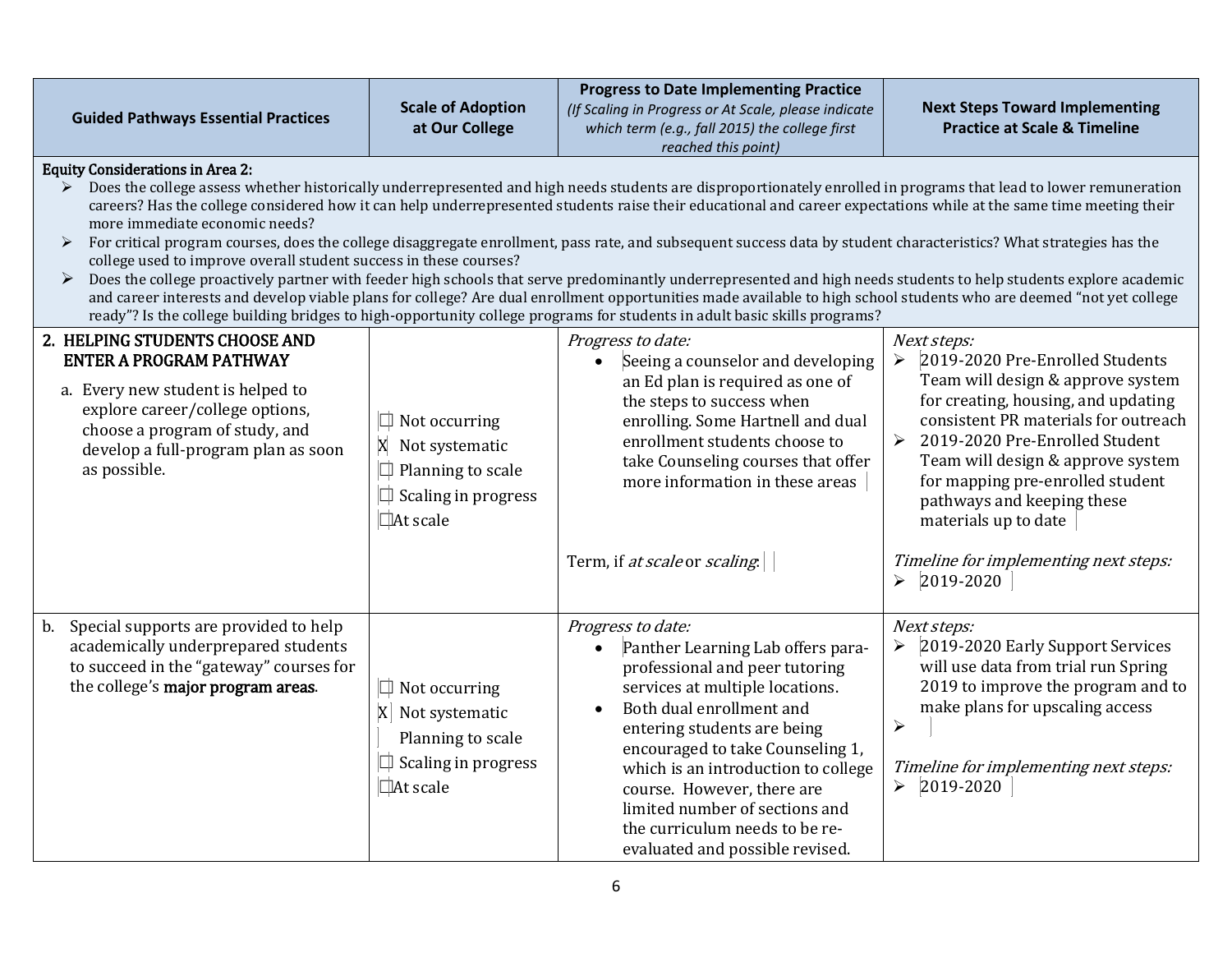|               | <b>Guided Pathways Essential Practices</b>                                                                                                                                                                                                         | <b>Scale of Adoption</b><br>at Our College                                                                     | <b>Progress to Date Implementing Practice</b><br>(If Scaling in Progress or At Scale, please indicate<br>which term (e.g., fall 2015) the college first<br>reached this point)                                                                                                                                                                                                                                                                                         | <b>Next Steps Toward Implementing</b><br><b>Practice at Scale &amp; Timeline</b>                                                                           |
|---------------|----------------------------------------------------------------------------------------------------------------------------------------------------------------------------------------------------------------------------------------------------|----------------------------------------------------------------------------------------------------------------|------------------------------------------------------------------------------------------------------------------------------------------------------------------------------------------------------------------------------------------------------------------------------------------------------------------------------------------------------------------------------------------------------------------------------------------------------------------------|------------------------------------------------------------------------------------------------------------------------------------------------------------|
|               |                                                                                                                                                                                                                                                    |                                                                                                                | Starfish is being used on a limited<br>$\bullet$<br>basis for certain classes<br>(especially math and English).<br>Early Support Specialists and<br>Instructors work to report and<br>help students<br>Term, if at scale or scaling.                                                                                                                                                                                                                                   |                                                                                                                                                            |
| $C_{\bullet}$ | Special supports are provided to help<br>academically underprepared students<br>to succeed in the program-relevant<br>"gateway" math courses by the end of<br>their first year. (Note: This practice<br>was added to the SOAA in February<br>2019) | $\Box$ Not occurring<br>$\Box$ Not systematic<br>X Planning to scale<br>Scaling in progress<br><b>At scale</b> | Progress to date:<br>The College has hired on partial<br>release time three faculty AB705<br>leads from math, English, and<br>counseling. They have aligned the<br>Math Academy noncredit course<br>with newer strategies of math<br>department's collaboration with<br>Panther Learning Lab tutorial<br>center with math/STEM focused<br>location and with a newly<br>developed co-requisite math lab<br>course offering.<br>Term, if at scale or scaling. March 2019 | Next steps:<br>Fall 2019 The AB705 leads will<br>➤<br>coordinate full implementation<br>Timeline for implementing next steps:<br>$\triangleright$ 2019     |
|               | d. Special supports are provided to help<br>academically underprepared students<br>to succeed in the "gateway" English<br>courses by the end of their first year.<br>(Note: This practice was added to the<br>SOAA in February 2019)               | $\Box$ Not occurring<br>$\Box$ Not systematic<br>X Planning to scale<br>$\Box$ Scaling in progress<br>At scale | Progress to date:<br>The College has hired on partial<br>release time three faculty AB705<br>leads from math, English, and<br>counseling. They have aligned the<br>reading<br>strategies/writing/humanities                                                                                                                                                                                                                                                            | Next steps:<br>Fall 2019 The AB705 leads will<br>coordinate full implementation.<br>Timeline for implementing next steps:<br>$\blacktriangleright$<br>2019 |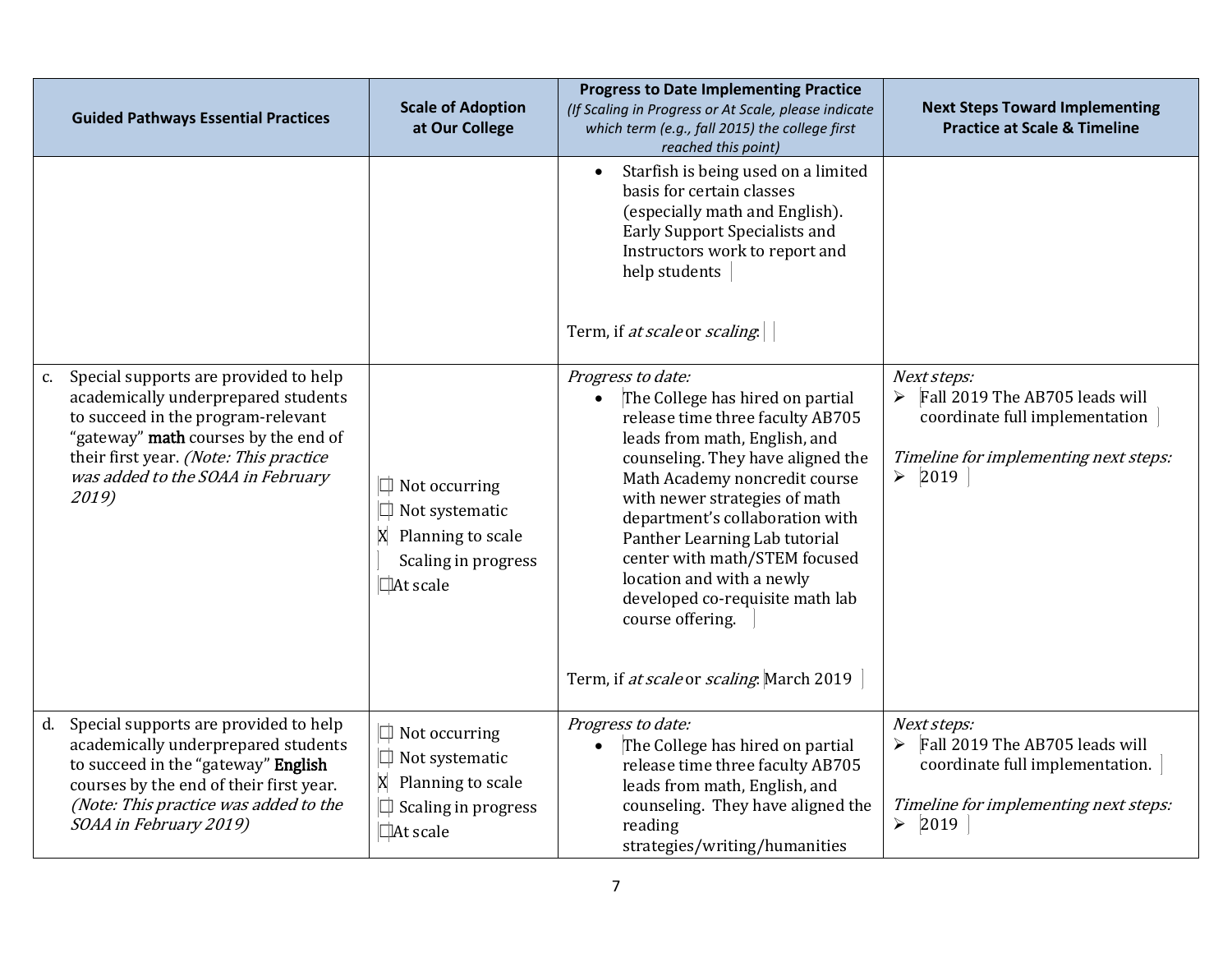| <b>Guided Pathways Essential Practices</b>                                                                                                                                                    | <b>Scale of Adoption</b><br>at Our College                                                                        | <b>Progress to Date Implementing Practice</b><br>(If Scaling in Progress or At Scale, please indicate<br>which term (e.g., fall 2015) the college first<br>reached this point)                                                                                                                                       | <b>Next Steps Toward Implementing</b><br><b>Practice at Scale &amp; Timeline</b>                                                                                                                                                                                                                                                                                                                                                                                                                 |
|-----------------------------------------------------------------------------------------------------------------------------------------------------------------------------------------------|-------------------------------------------------------------------------------------------------------------------|----------------------------------------------------------------------------------------------------------------------------------------------------------------------------------------------------------------------------------------------------------------------------------------------------------------------|--------------------------------------------------------------------------------------------------------------------------------------------------------------------------------------------------------------------------------------------------------------------------------------------------------------------------------------------------------------------------------------------------------------------------------------------------------------------------------------------------|
|                                                                                                                                                                                               |                                                                                                                   | location of the Panther Learning<br>Lab with a newly developed 4-<br>unit option of English 1A called<br>English 1AX<br>Term, if at scale or scaling. March 2019                                                                                                                                                     |                                                                                                                                                                                                                                                                                                                                                                                                                                                                                                  |
| Intensive support is provided to help<br>e.<br>very poorly prepared students to<br>succeed in college-level courses as soon<br>as possible.                                                   | Not occurring<br>Not systematic<br>X<br>$\Box$ Planning to scale<br>$\Box$ Scaling in progress<br>At scale        | Progress to date:<br>The academic probation system notifies<br>and holds mandatory workshops to help<br>students get back on track<br>Term, if at scale or scaling.                                                                                                                                                  | Next steps:<br>Fall 2019 Entering Students<br>$\bullet$<br>Team will design and gain<br>approval for Panther Days, a<br>summer bridge program, aimed<br>at creating a culture of welcome<br>and engagement at the College<br>so that students feel comfortable<br>asking for help, they know<br>where to seek help, and that<br>College stakeholders as a whole<br>(employees and students) are<br>helpful to those with questions<br>Timeline for implementing next steps:<br>2019<br>$\bullet$ |
| The college works with high schools<br>f.<br>and other feeders to motivate and<br>prepare students to enter college-level<br>coursework in a program of study<br>when they enroll in college. | $\Box$ Not occurring<br>X Not systematic<br>Planning to scale<br>$\Box$<br>Scaling in progress<br>$\Box$ At scale | Progress to date:<br>The College holds regular Panther<br>Prep days at high schools to enroll<br>and encourage attending Hartnell.<br>The College also partners<br>incarceration facilities to schedule<br>classes. The College holds events<br>such as Family Café, Coder Dojo,<br>and parent education programs to | Next steps:<br>2019-2020 Pre-Enrolled Students<br>Team will design & approve<br>intentional outcomes for outreach<br>and the institutionalization of the<br>current informal Pathways<br>Committee<br>2019-2020 Dual Enrollment will<br>develop academic pathways                                                                                                                                                                                                                                |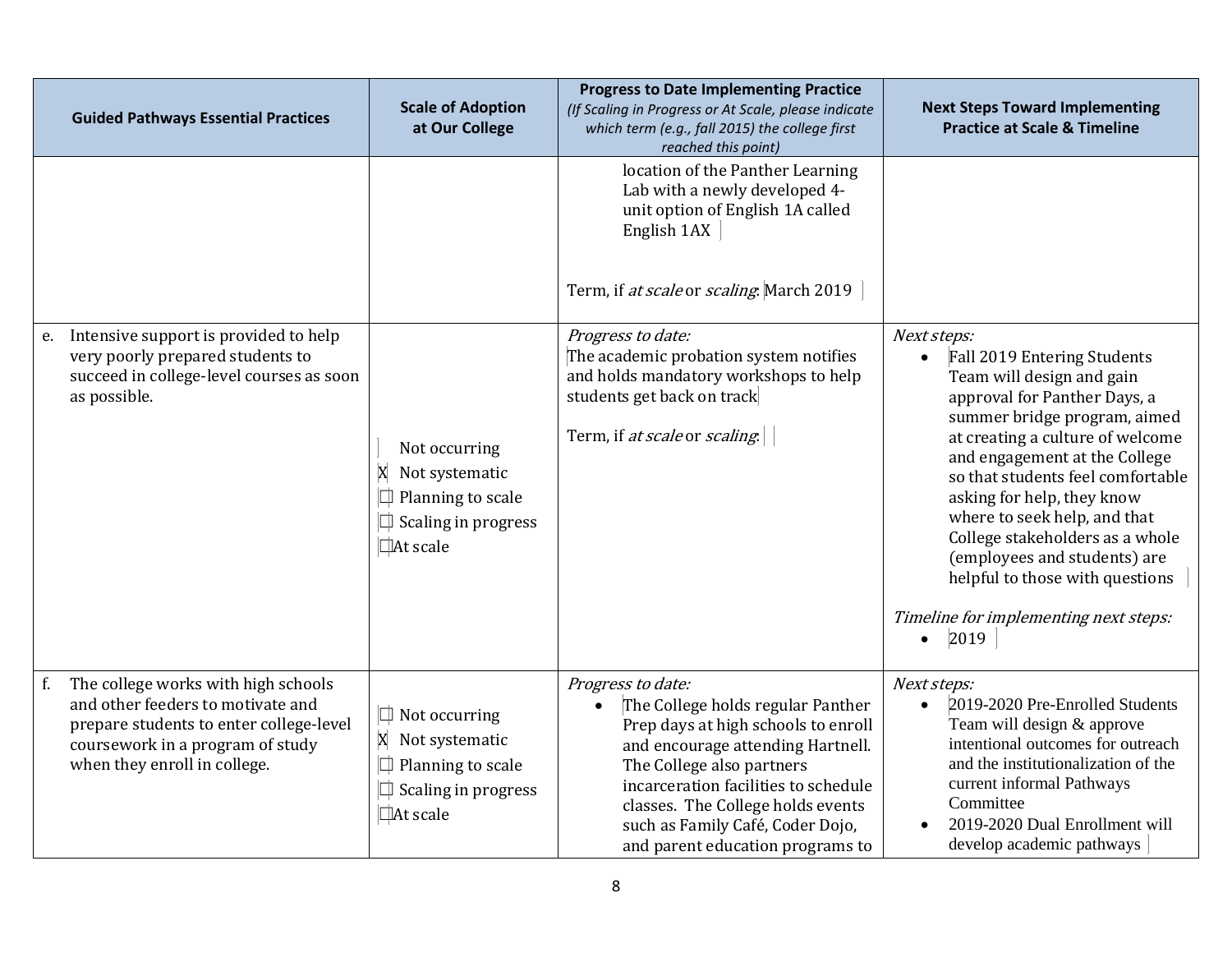| <b>Guided Pathways Essential Practices</b> | <b>Scale of Adoption</b><br>at Our College | <b>Progress to Date Implementing Practice</b><br>(If Scaling in Progress or At Scale, please indicate<br>which term (e.g., fall 2015) the college first<br>reached this point) | <b>Next Steps Toward Implementing</b><br><b>Practice at Scale &amp; Timeline</b> |
|--------------------------------------------|--------------------------------------------|--------------------------------------------------------------------------------------------------------------------------------------------------------------------------------|----------------------------------------------------------------------------------|
|                                            |                                            | reach out to younger children and<br>their families.                                                                                                                           | Timeline for implementing next steps:<br>2019-2020                               |
|                                            |                                            | Term, if at scale or scaling.                                                                                                                                                  |                                                                                  |

| <b>GUIDED PATHWAYS ESSENTIAL PRACTICES</b>                                                                                                                                    | <b>Scale of Adoption</b><br>at Our College                                                                                                                                                                                                                                                                                                                                                                                                                                                                                                                                                                                                                                                                                  | <b>Progress to Date Implementing Practice</b><br>(If Scaling in Progress or At Scale, please indicate<br>which term (e.g., fall 2015) the college first<br>reached this point)                                                                                                                                                                       | <b>Next Steps Toward Implementing</b><br><b>Practice at Scale &amp; Timeline</b>                                                                                                                                                                                                                                                                                                                                                                                                   |  |  |  |
|-------------------------------------------------------------------------------------------------------------------------------------------------------------------------------|-----------------------------------------------------------------------------------------------------------------------------------------------------------------------------------------------------------------------------------------------------------------------------------------------------------------------------------------------------------------------------------------------------------------------------------------------------------------------------------------------------------------------------------------------------------------------------------------------------------------------------------------------------------------------------------------------------------------------------|------------------------------------------------------------------------------------------------------------------------------------------------------------------------------------------------------------------------------------------------------------------------------------------------------------------------------------------------------|------------------------------------------------------------------------------------------------------------------------------------------------------------------------------------------------------------------------------------------------------------------------------------------------------------------------------------------------------------------------------------------------------------------------------------------------------------------------------------|--|--|--|
| <b>Equity Considerations in Area 3:</b><br>success in their programs?<br>≻                                                                                                    | How do the institution support advisors to incorporate engaging, proactive, and culturally relevant advising practices to better support underrepresented students'<br>How does the college ensure that underrepresented students are not disproportionately directed away from competitive, limited access programs?<br>How does the college integrate academic and student support services into pathways so that the support is unavoidable and therefore less stigmatized?<br>How does the college ensure that low-income students' financial stability needs (e.g., nutrition, transportation, childcare, public benefits, emergency assistance) are<br>being met so they can make progress toward program completion? |                                                                                                                                                                                                                                                                                                                                                      |                                                                                                                                                                                                                                                                                                                                                                                                                                                                                    |  |  |  |
| 3. KEEPING STUDENTS ON PATH<br>Advisors monitor which program every<br>a.<br>student is in and how far along the<br>student is toward completing the<br>program requirements. | $\Box$ Not occurring<br>X□Not systematic<br>$\Box$ Planning to scale<br>$\Box$ Scaling in progress<br>$\Box$ At scale                                                                                                                                                                                                                                                                                                                                                                                                                                                                                                                                                                                                       | Progress to date:<br>An evaluation team reviews<br>student progress when they<br>petition for graduation, which is<br>typically the semester they plan<br>on graduating or the semester<br>before planned graduation.<br>Advisors do this in programs with<br>cohorts like Nursing, CSin3, and<br>Teacher Pathways.<br>Term, if at scale or scaling. | Next steps:<br>2019-2020 Enrollment services<br>plans to expand the number of<br>employees on the evaluation team<br>and/or to allow more uninterrupted,<br>dedicated time to this task.<br>The Completing Students Team will<br>➤<br>design and gain approval for a system<br>of coordinated resources to<br>operationalize support strategies<br>including completion and transfer<br>workshops, emotional supports, drop-<br>in counseling and financial literacy,<br>etc.<br>↘ |  |  |  |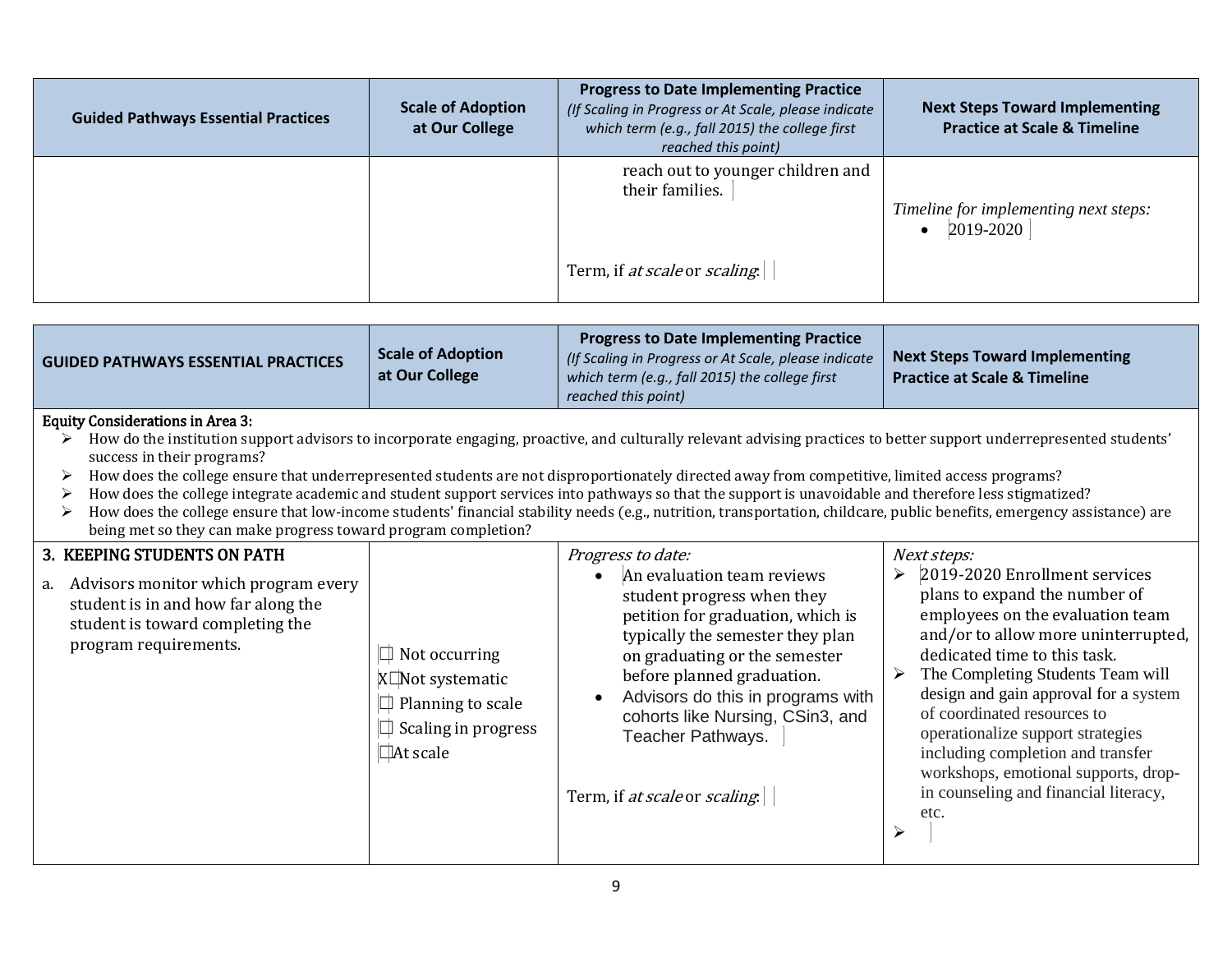|                                                                                                                                                                                                                                  |                                                                                                                |                                                                                                                                                                                                                                                                                                                                         | Timeline for implementing next steps:<br>2019-2020<br>$\blacktriangleright$                                                                                                                                                                                                                                                                                                                                                                                                             |
|----------------------------------------------------------------------------------------------------------------------------------------------------------------------------------------------------------------------------------|----------------------------------------------------------------------------------------------------------------|-----------------------------------------------------------------------------------------------------------------------------------------------------------------------------------------------------------------------------------------------------------------------------------------------------------------------------------------|-----------------------------------------------------------------------------------------------------------------------------------------------------------------------------------------------------------------------------------------------------------------------------------------------------------------------------------------------------------------------------------------------------------------------------------------------------------------------------------------|
| Students can easily see how far they<br>b.<br>have come and what they need to do to<br>complete their program.                                                                                                                   | X Not occurring<br>Not systematic<br>$\Box$ Planning to scale<br>$\Box$ Scaling in progress<br>At scale        | Progress to date:<br>Every student has an Ed plan but<br>$\bullet$<br>students must make adjustments<br>themselves or go see a counselor<br>if changes occur.<br>Term, if at scale or scaling.                                                                                                                                          | Next steps:<br>2019-2020 The Continuing Students<br>➤<br>Team will design and approve a<br>systematic "Second Year<br>Experience"<br>$\blacktriangleright$<br>Fall 2019 The Continuing Students<br>Team will be piloting registration<br>for targeted groups through Lucian<br>Go.<br>The Continuing Students Team will<br>design and approve a more student<br>friendly "night administrator"<br>system<br>Timeline for implementing next steps:<br>2019-2020<br>$\blacktriangleright$ |
| Advisors and students are alerted<br>c.<br>when students are at risk of falling off<br>their program plans and have policies<br>and supports in place to intervene in<br>ways that help students get back on<br>track.           | $\Box$ Not occurring<br>X Not systematic<br>$\Box$ Planning to scale<br>$\Box$ Scaling in progress<br>At scale | Progress to date:<br>Students can make an appointment<br>$\blacktriangleright$<br>with a counselor if they want help<br>rewriting their Ed plan or other<br>assistance. A few programs such as<br>teacher education have program<br>specific counselors who monitor<br>students in the program closely<br>Term, if at scale or scaling. | Next steps:<br>2020-2021 Once meta-majors are in<br>$\blacktriangleright$<br>place, the College plans to look more<br>closely at how to best monitor and<br>help students within these clusters<br>stay on track<br>Timeline for implementing next<br>steps:<br>2020-2021<br>$\blacktriangleright$                                                                                                                                                                                      |
| Assistance is provided to students who<br>d.<br>are unlikely to be accepted into<br>limited-access programs, such as<br>nursing or culinary arts, to redirect<br>them to another more viable path to<br>credentials and a career | Not occurring<br>$\Box$ Not systematic<br>$\Box$ Planning to scale<br>$\Box$ Scaling in progress<br>X□At scale | Progress to date:<br>$\blacktriangleright$<br>Nursing and Respiratory Care are<br>have been fully at scale for decades as<br>is required by law. Students who are<br>struggling are tracked and<br>encouraged to move into related                                                                                                      | Next steps:<br>2019-2020 As the Entering<br>Students Team designs meta-<br>majors and links them to career<br>paths, they will mindful of the<br>connections between these                                                                                                                                                                                                                                                                                                              |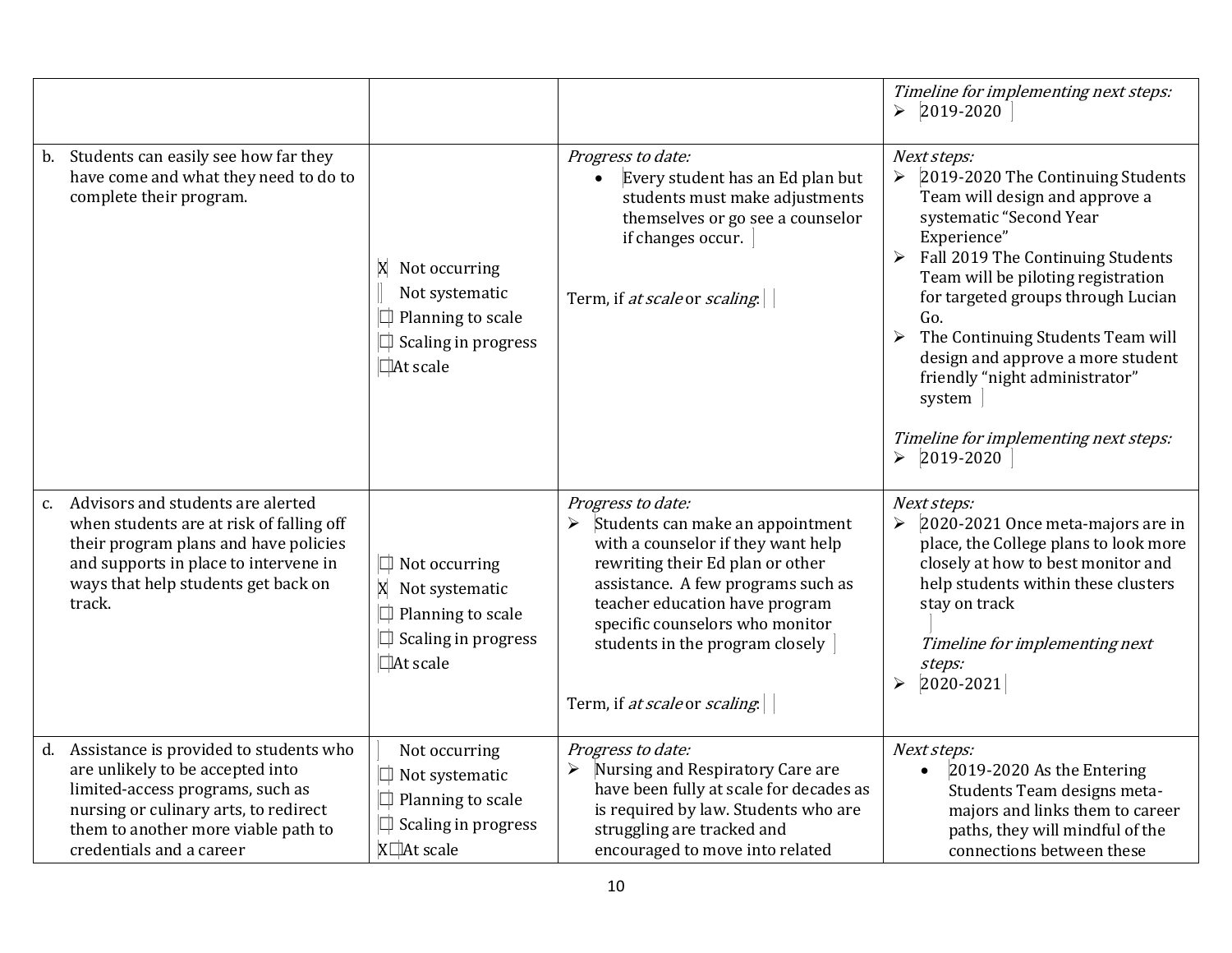|                                                                                                                                                                                                                                                        |                                                                                                            | areas such as EMT.<br>In our MAESTROs program, we take<br>$\blacktriangleright$<br>all students who want to be teachers<br>(STEM, special ed, secondary and<br>elementary) whereas Teaching<br>Program Pathway cohort is strictly<br>for elementary teachers. If students<br>can't commit to the cohort, they can<br>change their affiliation to<br>MAESTROs.<br>CSin3 Program only accept some-<br>➤<br>applications based on interview,<br>work in spring of senior year of high<br>school to show commitment,<br>etc. Students who do not get a place<br>in CSin3, or are not able to keep up,<br>can go into regular computer<br>science.<br>$\blacktriangleright$ | programs.<br>Timeline for implementing next steps:<br>• $ 2019-2020 $                                                                                                                                                                                                                                                                                                                                                               |
|--------------------------------------------------------------------------------------------------------------------------------------------------------------------------------------------------------------------------------------------------------|------------------------------------------------------------------------------------------------------------|------------------------------------------------------------------------------------------------------------------------------------------------------------------------------------------------------------------------------------------------------------------------------------------------------------------------------------------------------------------------------------------------------------------------------------------------------------------------------------------------------------------------------------------------------------------------------------------------------------------------------------------------------------------------|-------------------------------------------------------------------------------------------------------------------------------------------------------------------------------------------------------------------------------------------------------------------------------------------------------------------------------------------------------------------------------------------------------------------------------------|
|                                                                                                                                                                                                                                                        |                                                                                                            | Term, if at scale or scaling. 1972 and<br>2019                                                                                                                                                                                                                                                                                                                                                                                                                                                                                                                                                                                                                         |                                                                                                                                                                                                                                                                                                                                                                                                                                     |
| e. The college schedules course to ensure<br>students can take the courses they<br>need when they need them, can plan<br>their lives around school from one<br>term to the next, and can complete<br>their programs in as short a time as<br>possible. | Not occurring<br>X<br>Not systematic<br>$\Box$ Planning to scale<br>$\Box$ Scaling in progress<br>At scale | Progress to date:<br>Some programs have completed<br>course sequencing. However,<br>issues arise when classes have to<br>be cancelled due to low<br>enrollment or when a student<br>must withdraw from a course that<br>is only offered every two years.<br>There are many courses offered<br>online and at night. More late-<br>start classes are beginning to be<br>utilized by programs.                                                                                                                                                                                                                                                                            | Next steps:<br>Starting Spring 2019 and<br>Hartnell College Redesign<br>Guided Pathways leadership is<br>bringing key players at the<br>College together to begin<br>coordinating timeline for meta-<br>majors, program mapping, SLOs,<br>PLOs, and PPA<br>2019-2020 Some program<br>mapping likely to happen as<br>meta-majors are prepared to be<br>put in place<br>2020-2021 Entering Students<br>Team designs and approves plan |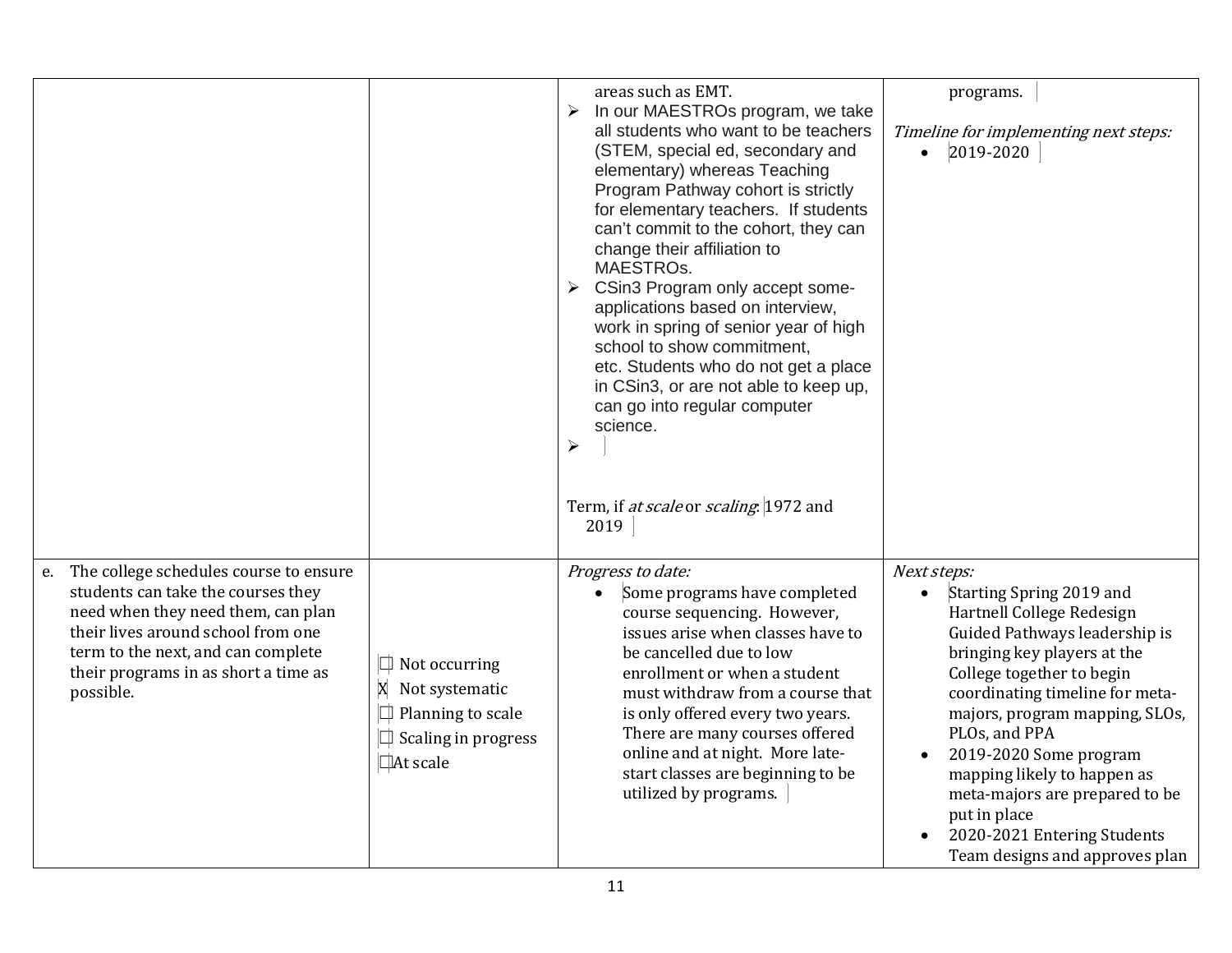|  | Term, if at scale or scaling. | for Program mapping to scale<br>which includes user friendly<br>scheduling of classes for<br>students |
|--|-------------------------------|-------------------------------------------------------------------------------------------------------|
|  |                               | Timeline for implementing next steps:<br>2019-2021<br>$\bullet$                                       |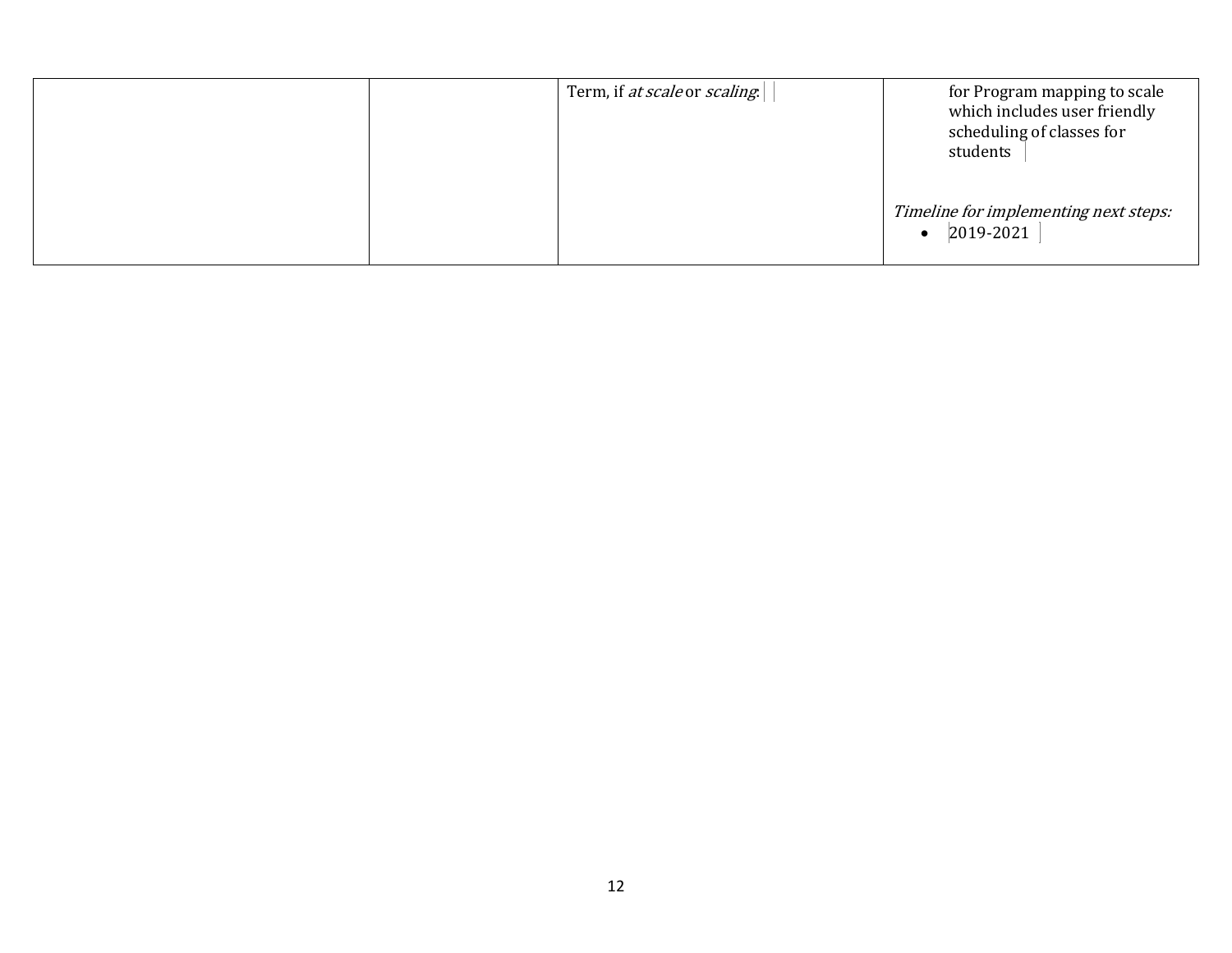| <b>Guided Pathways Essential Practices</b>                                                                                                                                                                                                                                                                                                                                                                                                                                                                                                                                                                                                                                                                                                                                                                                                                                                                                                                                                                                                                                                                                                                                                       | <b>Scale of Adoption</b><br>at Our College                                                                            | <b>Progress to Date Implementing Practice</b><br>(If Scaling in Progress or At Scale, please indicate<br>which term (e.g., fall 2015) the college first<br>reached this point)                                                                                                                                                                                     | <b>Next Steps Toward Implementing</b><br><b>Practice at Scale &amp; Timeline</b>                                                                                                                                                                                                                                                                                                                                                                                            |
|--------------------------------------------------------------------------------------------------------------------------------------------------------------------------------------------------------------------------------------------------------------------------------------------------------------------------------------------------------------------------------------------------------------------------------------------------------------------------------------------------------------------------------------------------------------------------------------------------------------------------------------------------------------------------------------------------------------------------------------------------------------------------------------------------------------------------------------------------------------------------------------------------------------------------------------------------------------------------------------------------------------------------------------------------------------------------------------------------------------------------------------------------------------------------------------------------|-----------------------------------------------------------------------------------------------------------------------|--------------------------------------------------------------------------------------------------------------------------------------------------------------------------------------------------------------------------------------------------------------------------------------------------------------------------------------------------------------------|-----------------------------------------------------------------------------------------------------------------------------------------------------------------------------------------------------------------------------------------------------------------------------------------------------------------------------------------------------------------------------------------------------------------------------------------------------------------------------|
| <b>Equity Considerations in Area 4:</b><br>How is the college ensuring that underrepresented students participate in program-relevant active and experiential learning opportunities?<br>As faculty make curricular changes to better align course assignments with program learning outcomes, how does the college support faculty to implement<br>➤<br>pedagogical changes that better support learning outcomes success for underrepresented students (e.g., culturally responsive teaching)?<br>What opportunities exist for faculty or advisors to critically examine their role in advancing equity-minded teaching and advising practices at the college (e.g.,<br>$\blacktriangleright$<br>critically examining the role of unconscious bias in the classroom or advising that could affect student aspirations for a particular field and/or program selection)?<br>Is the college disaggregating program learning outcomes data, program retention and completion data, and other assessment measures by race, income, age, and<br>➤<br>gender to examine equity gaps? How is this data disseminated and discussed among college staff, with students, and with the outside community? |                                                                                                                       |                                                                                                                                                                                                                                                                                                                                                                    |                                                                                                                                                                                                                                                                                                                                                                                                                                                                             |
| <b>4. ENSURING THAT STUDENTS ARE</b><br><b>LEARNING</b><br>a. Program learning outcomes are aligned<br>with the requirements for success in<br>the further education and employment<br>outcomes targeted by each program.                                                                                                                                                                                                                                                                                                                                                                                                                                                                                                                                                                                                                                                                                                                                                                                                                                                                                                                                                                        | $\Box$ Not occurring<br>X Not systematic<br>$\Box$ Planning to scale<br>$\Box$ Scaling in progress<br>$\Box$ At scale | Progress to date:<br>PLOs are aligned with educational<br>$\bullet$<br>and employment outcomes, but<br>for most programs outside CTE<br>and ADT the connection to<br>transfer and employment is<br>implied rather than direct.<br>Term, if at scale or scaling.                                                                                                    | Next steps:<br><b>Starting Spring 2019 Hartnell</b><br>➤<br>College Redesign Guided Pathways<br>leadership is bringing key players at<br>the College together to begin<br>coordinating timeline for meta-<br>majors, program mapping, SLOs,<br>PLOs, and PPA<br>Timeline for implementing next steps:<br>$\blacktriangleright$<br>2019                                                                                                                                      |
| b. Instruction across programs<br>(especially in program introductory<br>courses) engages students in active and<br>applied learning, encouraging them to<br>think critically, solve meaningful<br>problems, and work and communicate<br>effectively with others. (Note: This<br>practice was added to the SOAA in<br>February 2019)                                                                                                                                                                                                                                                                                                                                                                                                                                                                                                                                                                                                                                                                                                                                                                                                                                                             | $\Box$ Not occurring<br>X Not systematic<br>$\Box$ Planning to scale<br>$\Box$ Scaling in progress<br>$\Box$ At scale | Progress to date:<br>Hartnell College has a<br>$\bullet$<br>Professional Development Center.<br>In addition, the Professional<br>Development Committee brings<br>high impact instructional training,<br>holds an annual Student Success<br>Conference for two days before<br>the start of Spring semester, and<br>evaluates other events to assess<br>flex credit. | Next steps:<br>2019-2020 The Facilitation Team<br>$\blacktriangleright$<br>will design and gain approval for a<br>coordinated, equitable system for<br>selecting council and committee<br>membership including staff, faculty,<br>administrators, and students<br>2019-2020 The Facilitation Team<br>≻<br>will design and gain approval for a<br>system of facilitated forums to foster<br>engagement of employees on<br>multiple levels<br>2019-2020 The Facilitation Team |
|                                                                                                                                                                                                                                                                                                                                                                                                                                                                                                                                                                                                                                                                                                                                                                                                                                                                                                                                                                                                                                                                                                                                                                                                  |                                                                                                                       | Term, if at scale or scaling.                                                                                                                                                                                                                                                                                                                                      | will design and gain approval for an                                                                                                                                                                                                                                                                                                                                                                                                                                        |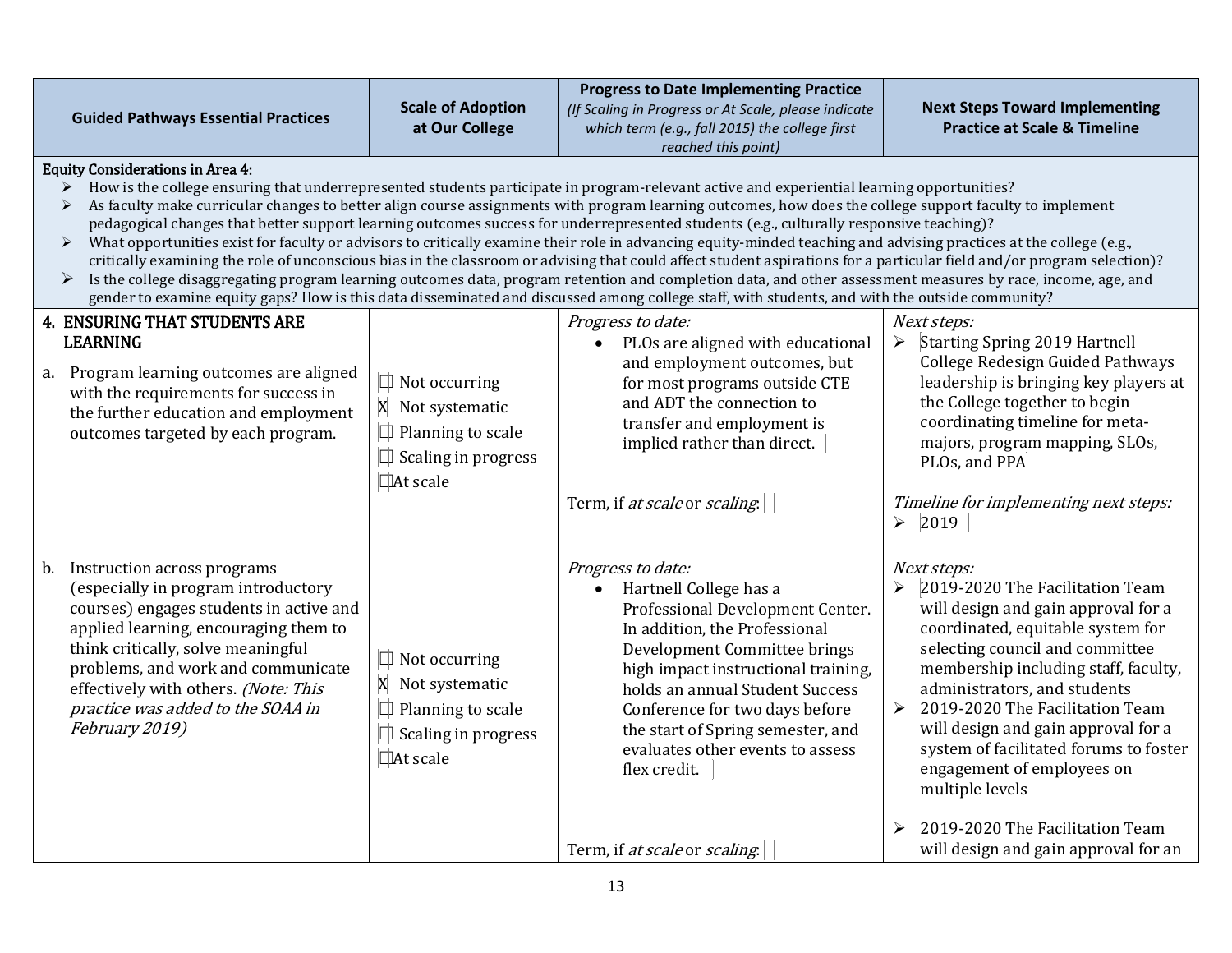| <b>Guided Pathways Essential Practices</b>                                                                                                                                                                                                                                                                                        | <b>Scale of Adoption</b><br>at Our College                                                                            | <b>Progress to Date Implementing Practice</b><br>(If Scaling in Progress or At Scale, please indicate<br>which term (e.g., fall 2015) the college first<br>reached this point)                                                                                                                                                                                                                                                          | <b>Next Steps Toward Implementing</b><br><b>Practice at Scale &amp; Timeline</b>                                                                                                                                                                                                                                         |
|-----------------------------------------------------------------------------------------------------------------------------------------------------------------------------------------------------------------------------------------------------------------------------------------------------------------------------------|-----------------------------------------------------------------------------------------------------------------------|-----------------------------------------------------------------------------------------------------------------------------------------------------------------------------------------------------------------------------------------------------------------------------------------------------------------------------------------------------------------------------------------------------------------------------------------|--------------------------------------------------------------------------------------------------------------------------------------------------------------------------------------------------------------------------------------------------------------------------------------------------------------------------|
|                                                                                                                                                                                                                                                                                                                                   |                                                                                                                       |                                                                                                                                                                                                                                                                                                                                                                                                                                         | online operational manual to<br>streamline institutional processes<br>$\blacktriangleright$<br>Timeline for implementing next steps: 2<br>2019-2020<br>$\blacktriangleright$                                                                                                                                             |
| c. Students have ample opportunity to<br>apply and deepen knowledge and skills<br>through projects, internships, co-ops,<br>clinical placements, group projects<br>outside of class, service learning, study<br>abroad and other experiential learning<br>activities that program faculty<br>intentionally embed into coursework. | $\Box$ Not occurring<br>X Not systematic<br>Planning to scale<br>$\Box$ Scaling in progress<br>□At scale              | Progress to date:<br>The College has a Career &<br><b>Transfer Center, offers</b><br>internships, and offers co-ops and<br>clinical placements in some<br>programs such as nursing. We<br>have a long-standing study abroad<br>summer opportunity through the<br>Boranda Program. The STEM<br>Research Internship Program<br>offers exemplar job experience.<br>Service learning and experiential<br>learning used by some instructors. | Next steps:<br>2020 -2021 IT plans to implement<br>resources for students, such as creating<br>a communication portal which will<br>include access information about<br>internships, work-based learning, and<br>job readiness activities<br>Timeline for implementing next steps:<br>2020-2021<br>$\blacktriangleright$ |
| d. Faculty/programs assess whether<br>students are mastering learning<br>outcomes and building skills across<br>each program, in both arts and sciences<br>and career/technical programs.                                                                                                                                         | $\Box$ Not occurring<br>$\Box$ Not systematic<br>$\Box$ Planning to scale<br>$\Box$ Scaling in progress<br>X At scale | Term, if at scale or scaling.<br>Progress to date:<br>O&A Committee worked with<br>Faculty to develop assessment<br>calendars for each program<br>The O&A Committee vetted, tested<br>and implemented an electronic<br>assessment system in Fall 2016<br>Hartnell has been conducting SLO<br>$\bullet$<br>and PLO assessment every term<br>since with a program review                                                                  | Next steps:<br>Overseen by the Outcomes and<br>$\bullet$<br>Assessment Specialist,<br>interventions and changes will be<br>made and implemented based on<br>data to the SLOs and PLOs for the<br>re-assessment in Fall 2020<br>Continue assessment cycle<br>Timeline for implementing next steps:                        |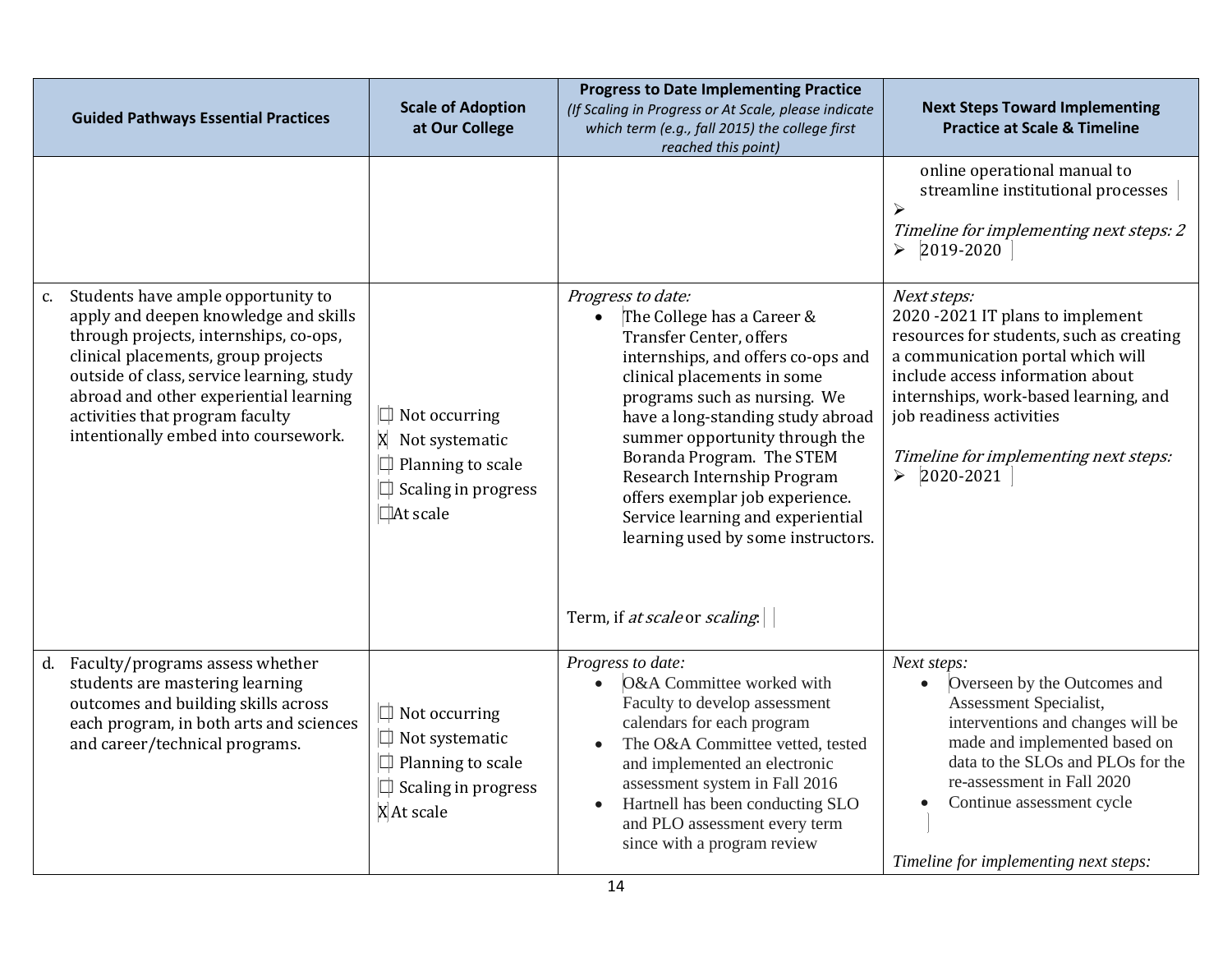|    | <b>Guided Pathways Essential Practices</b>                                                                                                                                                | <b>Scale of Adoption</b><br>at Our College                                                               | <b>Progress to Date Implementing Practice</b><br>(If Scaling in Progress or At Scale, please indicate<br>which term (e.g., fall 2015) the college first<br>reached this point)                                                              | <b>Next Steps Toward Implementing</b><br><b>Practice at Scale &amp; Timeline</b>                                                                                                                                                                                                                             |
|----|-------------------------------------------------------------------------------------------------------------------------------------------------------------------------------------------|----------------------------------------------------------------------------------------------------------|---------------------------------------------------------------------------------------------------------------------------------------------------------------------------------------------------------------------------------------------|--------------------------------------------------------------------------------------------------------------------------------------------------------------------------------------------------------------------------------------------------------------------------------------------------------------|
|    |                                                                                                                                                                                           |                                                                                                          | occurring in Fall 2019/Spring 2020<br>Term, if at scale or scaling: Fall 2016                                                                                                                                                               | Program review Fall 2019 / Spring<br>2020<br>Re-assessment cycle continues<br>Fall 2020                                                                                                                                                                                                                      |
|    | e. Results of learning outcomes<br>assessments are used to improve<br>teaching and learning through program<br>review, professional development, and<br>other intentional campus efforts. | $\Box$ Not occurring<br>X Not systematic<br>Planning to scale<br>$\Box$ Scaling in progress<br>At scale  | Progress to date:<br>SLOs are regularly assessed to improve<br>teaching and learning. Some PPA<br>budgeting requests and professional<br>development are the result of SLO<br>review.<br>Term, if at scale or scaling:                      | Next steps:<br>• Starting Spring 2019 Hartnell College<br>Redesign Guided Pathways leadership<br>is bringing key players at the College<br>together to begin coordinating timeline<br>for meta-majors, program mapping,<br>SLOs, PLOs, and PPA<br>Timeline for implementing next steps:<br>2019<br>$\bullet$ |
| f. | The college helps students document<br>their learning for employers and<br>universities through portfolios and<br>other means beyond transcripts.                                         | X Not occurring<br>Not systematic<br>Planning to scale<br>$\Box$ Scaling in progress<br>$\Box$ At scale  | Progress to date:<br>Individual instructors assign<br>projects such as in statistics and<br>some clubs hold contexts for work<br>such as writing, but there is not<br>College-wide system.<br>Term, if at scale or scaling.                 | Next steps:<br>2020 -2021 IT plans to<br>implement resources for<br>students, such as career<br>placement and tracking<br>software.<br>Timeline for implementing next steps:<br>2020-2021<br>$\bullet$                                                                                                       |
| g. | The college assesses effectiveness of<br>educational practice (e.g. using CCSSE<br>or SENSE, etc.) and uses the results to<br>create targeted professional<br>development.                | Not occurring<br>X□Not systematic<br>$\Box$ Planning to scale<br>$\Box$ Scaling in progress<br>□At scale | Progress to date:<br><b>IPRE has held CCSSE and SENSE</b><br>workshops and incorporates data<br>analysis in the PPA process. The<br>Director of Institutional Research<br>assists groups throughout the<br>College with data collection and | Next steps:<br>Fall 2019 Hartnell College<br>Redesign Guided Pathways<br>leadership has been awarded a<br>small grant to embed data<br>coaches within the five teams for<br>fall semester                                                                                                                    |